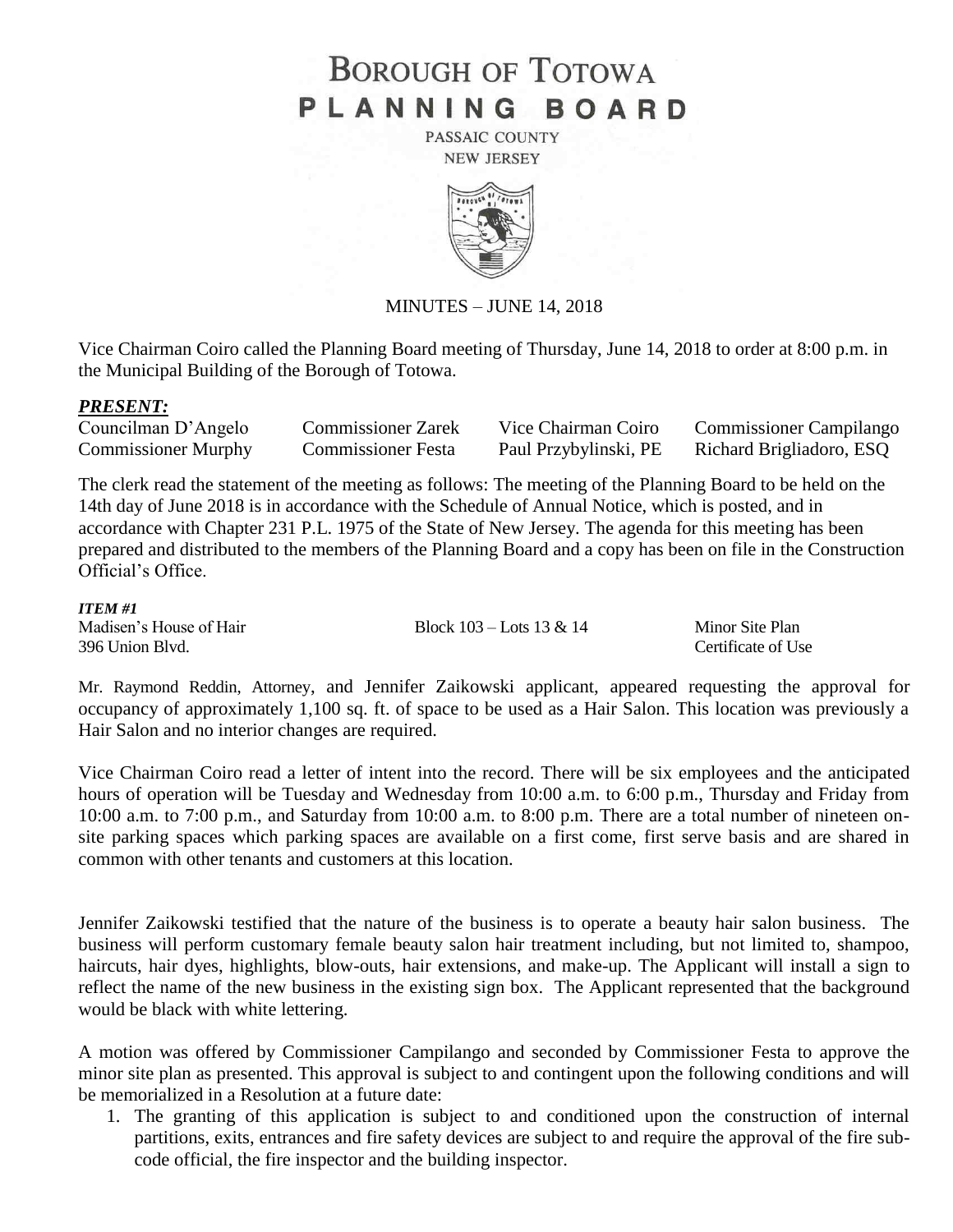- 2. The granting of this application is subject to and conditioned upon the Applicant supplying the Borough of Totowa Police Chief or his designee with an emergency contact list. The Police Chief or his designee shall also review and approve the installation of all alarms and security devices.
- 3. The granting of this application is subject to and conditioned upon there being no outside storage of equipment or materials on the premises.
- 4. The granting of this application is subject to and conditioned upon the Applicant obtaining Totowa Borough Board of Health approval, if required.
- 5. The granting of this application is subject to and conditioned upon all employees of the business obtaining and maintaining all appropriate licenses that are required for the hair salon business.

Six agreed on a roll call vote……….6-0

| <b>ITEM #2</b>     |                           |                    |
|--------------------|---------------------------|--------------------|
| 20/20 Eye Care, PA | Block $103 -$ Lot $10.01$ | Minor Site Plan    |
| 450 Union Blvd.    |                           | Certificate of Use |

Dr. Nalan R. Oncul and Halenur Oncul appeared requesting the approval for occupancy of approximately 1,600 sq. ft. of space to operate an optometry practice and retail optical dispensary.

Vice Chairman Coiro read a letter of intent into the record. There will be two employees and the anticipated hours of operation will be Monday through Friday from 10:00 a.m. to 9:00 p.m. and on Saturday and Sunday from 10:00 a.m. to 5:00 p.m. There are a total number of sixteen on-site parking spaces which parking spaces are available on a first come, first serve basis.

Dr. Oncul testified as to the nature of the business and that she provides full medical eye care that is within the scope of her practice. In addition, Dr. Oncul will sell eyeglass frames, lenses and contact lenses. Dr. Oncul also testified that the address of the building will be located on the center canopy. There is a sign box over the entrance door and the sign will contain a white background with black lettering.

A motion was offered by Commissioner Campilango and seconded by Commissioner Festa to approve the minor site plan as presented. This approval is subject to and contingent upon the following conditions and will be memorialized in a Resolution at a future date:

- 1. The granting of this application is subject to and conditioned upon the construction of internal partitions, exits, entrances and fire safety devices are subject to and require the approval of the fire subcode official, the fire inspector and the building inspector.
- 2. The granting of this application is subject to and conditioned upon the Applicant supplying the Borough of Totowa Police Chief or his designee with an emergency contact list. The Police Chief or his designee shall also review and approve the installation of all alarms and security devices.
- 3. The granting of this application is subject to and conditioned upon there being no outside storage of equipment or materials on the premises.
- 4. The granting of this application is subject to and conditioned upon the Applicant obtaining Totowa Borough Board of Health approval, if required.
- 5. The granting of this application is subject to and conditioned upon all employees of the business obtaining and maintaining all appropriate licenses required.
- 6. The Applicant is entitled to place signage in the window or door area, but not to exceed 20% of the window or door area.

Six agreed on a roll call vote……….6-0

*ITEM #3* Gina Marie Hair Studio Block 105 – Lots 10 Minor Site Plan 340 Union Blvd. Certificate of Use Gina Marie Bullaro appeared requesting the approval for occupancy of approximately 600 sq. ft. of space to be

## used as a Hair Salon. The salon will offer a full range of services including, but not limited to, haircuts for men and women, color services, blow-dry and styling, and waxing. Ms. Bullaro will be the only employee.